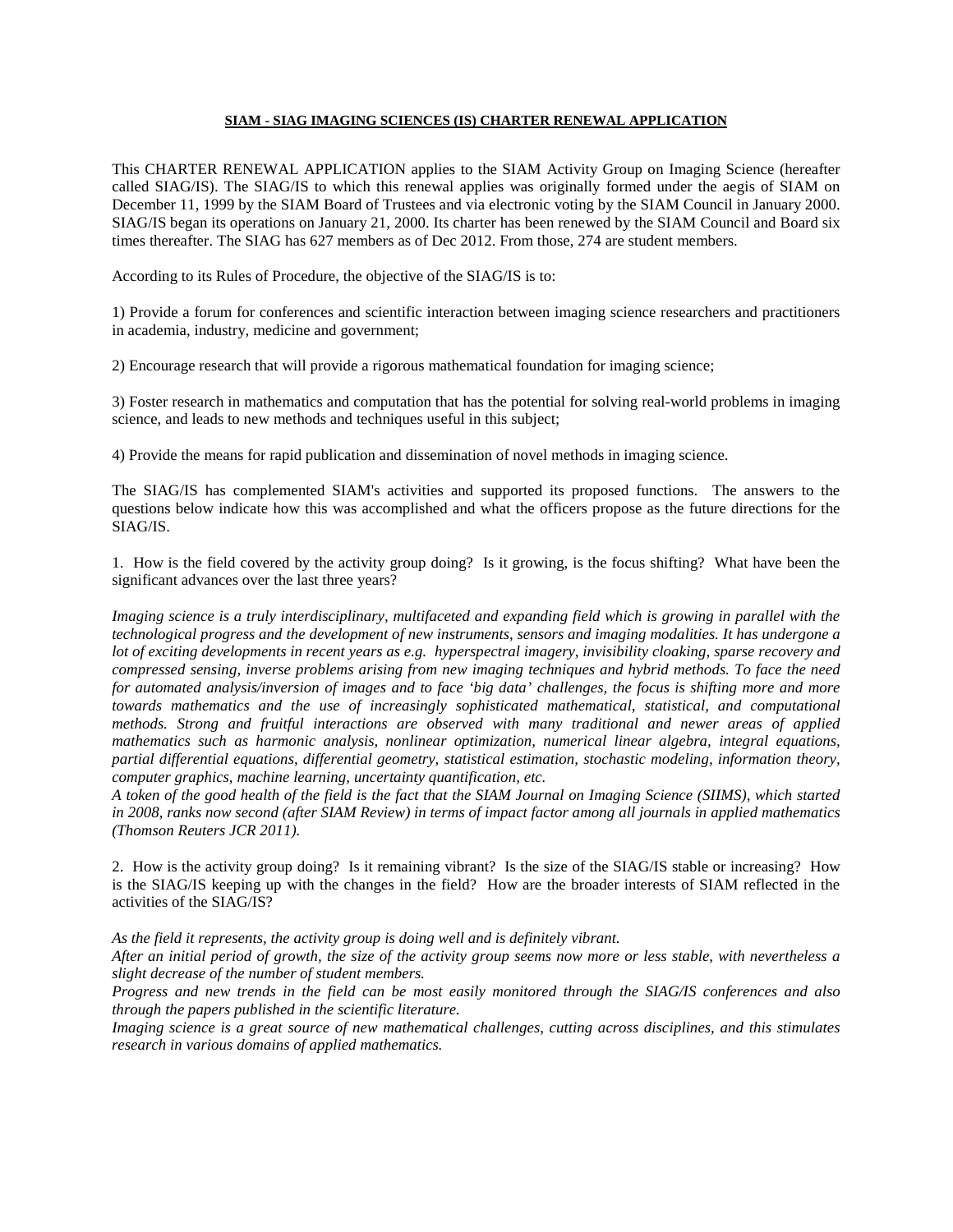3. Please list conferences/workshops the activity group has sponsored or co-sponsored over the past three years, and give a brief (one sentence or phrase) indication of the success or problems with each.

*The major event organized by the SIAG is the biennial SIAM Conference on Imaging Science. The list of past conferences may be found at [http://www.siam.org/meetings/archives.php#imaging.](http://www.siam.org/meetings/archives.php#imaging) The last conference was in Philadelphia, PA in May 2012; it comprised 5 invited plenary presentations, 1 prize lecture, 77 minisymposia sessions, 61 contributed papers as well as 2 minitutorials. There were 398 attendees among which about 20 % students. According to the survey performed among participants as well as to informal feedback, the conference was globally highly appreciated. Suggestions for improvements will be taken into account for the future IS conferences.*

*The Gene Golub SIAM Summer School 2011 dedicated to "Waves and Imaging" (with as teachers SIAG/IS members Margaret Cheney and Laurent Demanet) has been co-sponsored by the SIAG/IS.*

4. Please indicate the number of minisymposia directly organized by the activity group at the last two SIAM annual meetings. When did the SIAG last organize a track at an annual meeting?

*A significant part of the program of both last SIAM annual meetings is dedicated to imaging science.* 

*At the AN12 meeting in Minneapolis, besides the invited plenary talk by SIAG/IS member Tony Chan, there were no less than 10 minisymposia sessions and 2 contributed papers sessions directly related to imaging, inverse and sparse recovery problems.* 

*At the coming AN13 meeting in San Diego, two SIAG/IS member will be honored: Stanley Osher will give the John von Neumann Lecture and Margaret Cheney the Sonia Kovalevsky Lecture. Jennifer Mueller is the SIAG/IS representative in the Organizing Committee (which includes also the SIAG/IS member Omar Ghattas). Besides an invited talk on photoacoustic tomography by L. Wang, there will be 17 minisymposia sessions on various aspects of imaging science, organized by several SIAG/IS members: M. Cheney, G. Lerman, J. Mueller, N. Saito and H. Zhao.*

5. Please indicate other activities sponsored by the activity group, to include newsletters, prizes and Web sites. Have each of these been active and successful?

*The SIAG/IS activity group aims at actively promoting the field of mathematical imaging to broad audiences, in particular through the following channels.*

*SIAG on Imaging Science Prize (SIAG/IS Prize) was established in 2010. It is to be awarded every two years at the SIAG/IS biennial conference to the authors of the best paper, as determined by the prize committee, on mathematical and computational aspects of imaging, broadly interpreted. Imaging includes image formation, inverse problems in imaging, image processing, image analysis, image interpretation and understanding, computer graphics, and visualization. The first SIAG/IS Prize has been awarded in May 2012 at IS12 in Philadelphia and the call for nominations for the 2014 Prize has recently been posted (se[e http://www.siam.org/prizes/sponsored/siagis.php](http://www.siam.org/prizes/sponsored/siagis.php) ).*

*SIAG/IS has a website at:<http://www.siam.org/activity/imaging/> . The website has been reorganized and comprises now a Wiki [\(http://wiki.siam.org/siag-is/index.php/Main\\_Page\)](http://wiki.siam.org/siag-is/index.php/Main_Page). As a forum for research in imaging, 'Featured Images' will be regularly displayed. Moreover, to give more visibility to young researchers, it has been decided to post announcements of defended PhD theses in the field of imaging. As an encouragement to students to join the field, information will also be collected about courses on imaging taught worldwide with links to the corresponding homepages. Besides, announcements about conferences, jobs, etc. are regularly sent via the SIAG/IS mailing list.*

*Our liaison representative with SIAM News, Samuli Siltanen, wrote a paper in the June 2012 issue about the Calderón Prize winner Guillaume Bal and nonlinear inverse problems. Other papers about imaging appeared in SIAM News during the last two years, namely those by N. Trefethen about the von Neumann lecture by Ingrid Daubechies at ICIAM 2011 (September 2011), by V. Caselles about inpainting (December 2011), by C. Bandle, H.* Levine, F. Santosa and H. Weinberger about the work of Larry Payne (May 2012), and by N. Trefethen about Tony *Chan (September 2012).*